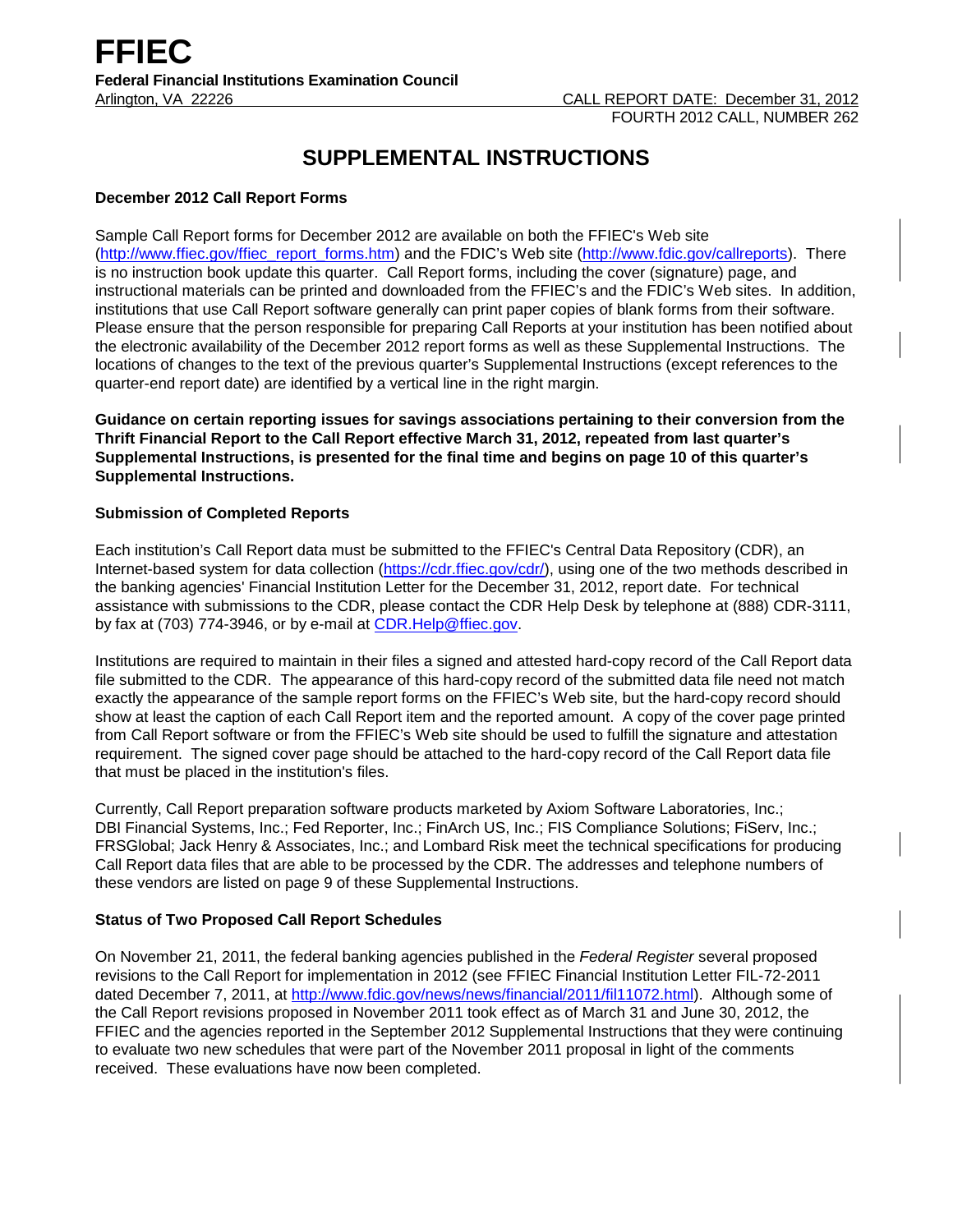First, new Schedule RI-C, Disaggregated Data on the Allowance for Loan and Lease Losses, will be added to the Call Report effective March 31, 2013, subject to the approval of the U.S. Office of Management and Budget. Schedule RI-C is to be completed by institutions with \$1 billion or more in total assets. Drafts of the Schedule RI-C report form and instructions are available for review on the FFIEC's and the FDIC's Web sites. For the March 31, 2013, report date, institutions may provide reasonable estimates for the amounts required to be reported in Schedule RI-C if the requested information is not readily available.

Second, the FFIEC and the agencies have determined not to pursue implementation of proposed new Schedule RC-U, Loan Origination Activity (in Domestic Offices). As proposed, this schedule would have been applicable to institutions with \$300 million or more in total assets.

#### **Indemnification Assets and Accounting Standards Update No. 2012-06**

In October 2012, the FASB issued Accounting Standards Update (ASU) No. 2012-06, "Subsequent Accounting for an Indemnification Asset Recognized at the Acquisition Date as a Result of a Government-Assisted Acquisition of a Financial Institution," to address the subsequent measurement of an indemnification asset recognized in an acquisition of a financial institution that includes an FDIC loss-sharing agreement. This ASU amends ASC Topic 805, Business Combinations (formerly FASB Statement No. 141 (revised 2007),"Business Combinations"), which includes guidance applicable to FDIC-assisted acquisitions of failed institutions.

Under the ASU, when an institution experiences a change in the cash flows expected to be collected on an FDIC loss-sharing indemnification asset because of a change in the cash flows expected to be collected on the assets covered by the loss-sharing agreement, the institution should account for the change in the measurement of the indemnification asset on the same basis as the change in the assets subject to indemnification. Any amortization of changes in the value of the indemnification asset should be limited to the lesser of the term of the indemnification agreement and the remaining life of the indemnified assets.

The ASU is effective for fiscal years, and interim periods within those fiscal years, beginning on or after December 15, 2012. For institutions with a calendar year fiscal year, the ASU takes effect January 1, 2013. Early adoption of the ASU is permitted. The ASU's provisions should be applied prospectively to any new indemnification assets acquired after the date of adoption and to indemnification assets existing as of the date of adoption arising from an FDIC-assisted acquisition of a financial institution. Institutions with indemnification assets arising from FDIC loss-sharing agreements are expected to adopt ASU 2012-06 for Call Report purposes in accordance with the effective date of this standard.

For additional information, institutions should refer to ASU 2012-06, which is available at [http://www.fasb.org/jsp/FASB/Page/SectionPage&cid=1176156316498.](http://www.fasb.org/jsp/FASB/Page/SectionPage&cid=1176156316498)

#### **Goodwill Impairment Testing**

In September 2011, the FASB issued Accounting Standards Update (ASU) No. 2011-08, "Testing Goodwill for Impairment," to address concerns about the cost and complexity of the existing goodwill impairment test in ASC Topic 350, Intangibles-Goodwill and Other (formerly FASB Statement No. 142, "Goodwill and Other Intangible Assets"). The ASU's amendments to ASC Topic 350 are effective for annual and interim goodwill impairment tests performed for fiscal years beginning after December 15, 2011 (i.e., for annual or interim tests performed on or after January 1, 2012, for institutions with a calendar year fiscal year). Early adoption of the ASU was permitted. Institutions should adopt ASU 2011-08 for Call Report purposes in accordance with the standard's effective date and early adoption provisions.

Under ASU 2011-08, an institution has the option of first assessing qualitative factors to determine whether it is necessary to perform the two-step quantitative goodwill impairment test described in ASC Topic 350. If, after considering all relevant events and circumstances, an institution determines it is not more likely than not (that is, a likelihood of 50 percent or less) that the fair value of a reporting unit is less than its carrying amount (including goodwill), then the institution does not need to perform the two-step goodwill impairment test. (In other words, if it is more likely than not – a likelihood of more than 50 percent – that the fair value of a reporting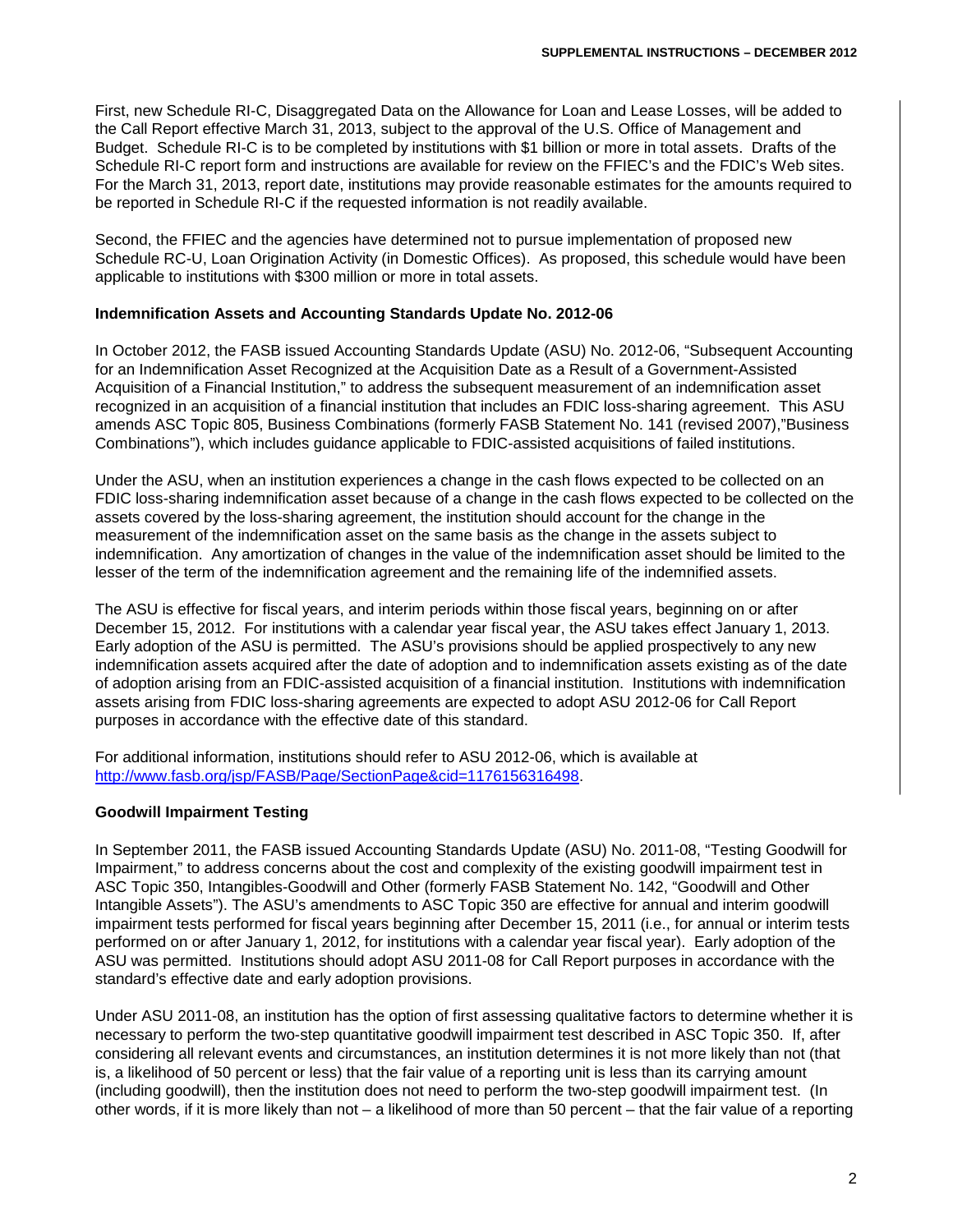unit is greater than its carrying amount, an institution would not have to test the unit's goodwill for impairment.) If the institution instead concludes that the opposite is true (that is, it is more likely than not that the fair value of a reporting unit is less than its carrying amount), then it is required to perform the first step and, if necessary, the second step of the two-step goodwill impairment test. Under ASU 2011-08, an institution may choose to bypass the qualitative assessment for any reporting unit in any period and proceed directly to performing the first step of the two-step goodwill impairment test. The ASU includes examples of events and circumstances that an institution should consider in evaluating whether it is more likely than not that the fair value of a reporting unit is less than its carrying amount.

For additional information, institutions should refer to ASU 2011-08, which is available at [http://www.fasb.org/jsp/FASB/Page/SectionPage&cid=1176156316498.](http://www.fasb.org/jsp/FASB/Page/SectionPage&cid=1176156316498)

#### **Small Business Lending Fund**

The Small Business Lending Fund (SBLF) was enacted into law in September 2010 as part of the Small Business Jobs Act of 2010 to encourage lending to small businesses by providing capital to qualified community institutions with assets of less than \$10 billion. The SBLF Program is administered by the U.S. Treasury Department [\(http://www.treasury.gov/resource-center/sb-programs/Pages/Small-Business-Lending-](http://www.treasury.gov/resource-center/sb-programs/Pages/Small-Business-Lending-Fund.aspx)[Fund.aspx\)](http://www.treasury.gov/resource-center/sb-programs/Pages/Small-Business-Lending-Fund.aspx).

Under the SBLF Program, the Treasury Department purchased noncumulative perpetual preferred stock from qualifying depository institutions and holding companies (other than Subchapter S and mutual institutions). When this stock has been issued by a depository institution, it should be reported on the Call Report balance sheet (Schedule RC) in item 23, "Perpetual preferred stock and related surplus." For regulatory capital purposes, this noncumulative perpetual preferred stock qualifies as a component of Tier 1 capital and should be included in the amount reported for "Total bank equity capital" in item 1 of Schedule RC-R, Regulatory Capital.

Qualifying Subchapter S corporations and mutual institutions issued unsecured subordinated debentures to the Treasury Department through the SBLF. Depository institutions that issued these debentures should report them on the Call Report balance sheet (Schedule RC) in item 19, "Subordinated notes and debentures." For regulatory capital purposes, the debentures are eligible for inclusion in an institution's Tier 2 capital. Institutions should report the portion of these debentures that qualify for inclusion in Tier 2 capital in accordance with their primary federal regulator's capital standards in Schedule RC-R, item 12, "Qualifying subordinated debt and redeemable preferred stock."

To participate in the SBLF Program, an institution with outstanding securities issued to the Treasury Department under the Capital Purchase Program (CPP) was required to refinance or repay in full the CPP securities at the time of the SBLF funding. Any outstanding warrants that an institution issued to the Treasury Department under the CPP remain outstanding after the refinancing of the CPP stock through the SBLF Program unless the institution chooses to repurchase them. Any repurchase of warrants issued under the CPP and classified as equity capital on the balance sheet (Schedule RC) should be reported in Schedule RI-A, item 5, "Sale, conversion, acquisition, or retirement of capital stock, net."

## **Troubled Debt Restructurings and Current Market Interest Rates**

Many institutions are restructuring or modifying the terms of loans through workout programs, renewals, extensions, or other means to provide payment relief for borrowers who have suffered deterioration in their financial condition. Such loan restructurings may include, but are not limited to, reductions in principal or accrued interest, reductions in interest rates, and extensions of the maturity date. Modifications may be executed at the original contractual interest rate on the loan, a current market interest rate, or a below-market interest rate. Many of these loan modifications meet the definition of a troubled debt restructuring (TDR).

The TDR accounting and reporting standards are set forth in ASC Subtopic 310-40, Receivables – Troubled Debt Restructurings by Creditors (formerly FASB Statement No. 15, "Accounting by Debtors and Creditors for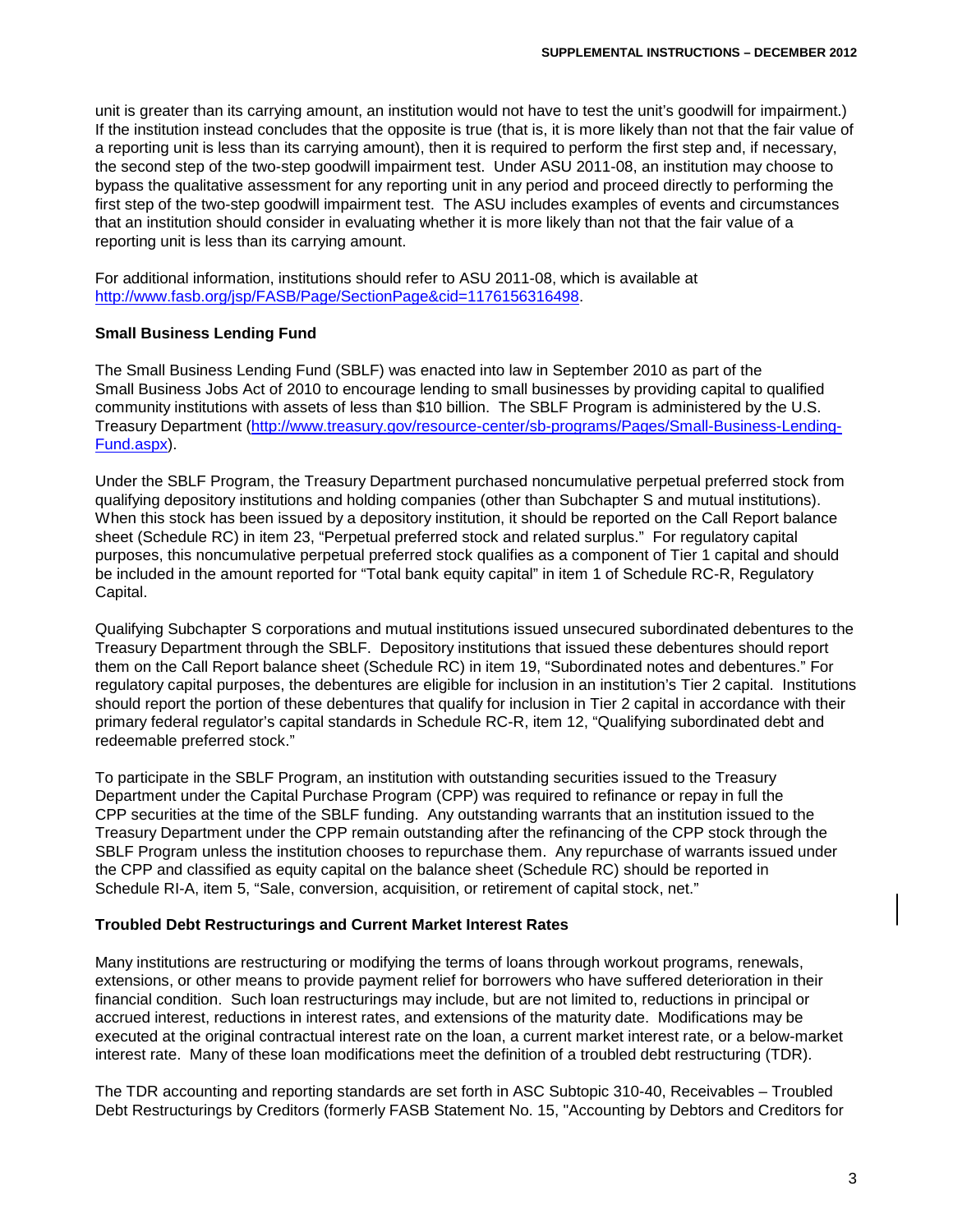Troubled Debt Restructurings," as amended). This guidance specifies that a restructuring of a debt constitutes a TDR if, at the date of restructuring, the creditor for economic or legal reasons related to a debtor's financial difficulties grants a concession to the debtor that it would not otherwise consider. The creditor's concession may include a restructuring of the terms of a debt to alleviate the burden of the debtor's near-term cash requirements, such as a modification of terms to reduce or defer cash payments required of the debtor in the near future to help the debtor attempt to improve its financial condition and eventually be able to pay the creditor.

The stated interest rate charged to the borrower after a loan restructuring may be greater than or equal to interest rates available in the marketplace for similar types of loans to nontroubled borrowers at the time of the restructuring. Some institutions have concluded that these restructurings are not TDRs; however, this conclusion may be inappropriate. In reaching this conclusion, these institutions may not have considered all of the facts and circumstances associated with the loan modification besides the interest rate. An interest rate on a modified loan greater than or equal to those available in the marketplace for similar loans to nontroubled borrowers does not in and of itself preclude a modification from being designated as a TDR. Rather, when evaluating a loan modification to a borrower experiencing financial difficulties, an analysis of all facts and circumstances is necessary to determine whether the institution has made a concession to the borrower with respect to the market interest rate or has made some other type of concession that could trigger TDR accounting and disclosure (for example, terms or conditions outside of the institution's policies or common market practices). If TDR accounting and disclosure is appropriate, the institution must determine how the modified or restructured loan should be reported in the Call Report.

Generally, a restructured loan yields a current market interest rate if the restructuring agreement specifies an interest rate greater than or equal to the rate that the institution was willing to accept at the time of the restructuring for a new loan with comparable risk. A restructured loan does not yield a market interest rate simply because the interest rate charged under the restructuring agreement has not been reduced. In addition, when a modification results in an increase (either temporary or permanent) in the contractual interest rate, the increased interest rate cannot be presumed to be an interest rate that is at or above market. Therefore, in determining whether a loan has been modified at a market interest rate, an institution should analyze the borrower's current financial condition and compare the rate on the modified loan to rates the institution would charge customers with similar financial characteristics on similar types of loans. This determination requires the use of judgment and should include an analysis of credit history and scores, loan-to-value ratios or other collateral protection, the borrower's ability to generate cash flow sufficient to meet the repayment terms, and other factors normally considered when underwriting and pricing loans.

Likewise, a change in the interest rate on a modified or restructured loan does not necessarily mean that the modification is a TDR. For example, a creditor may lower the interest rate to maintain a relationship with a debtor that can readily obtain funds from other sources. To be a TDR, the borrower must also be experiencing financial difficulties. The evaluation of whether a borrower is experiencing financial difficulties is based upon individual facts and circumstances and requires the use of judgment when determining if a modification of the borrower's loan should be accounted for and reported as a TDR.

In the Call Report, until a loan that is a TDR is paid in full or otherwise settled, sold, or charged off, the loan must be reported in the appropriate loan category in Schedule RC-C, part I, items 1 through 9, and in the appropriate loan category in:

- Schedule RC-C, part I, Memorandum item 1, if it is in compliance with its modified terms, or
- Schedule RC-N, Memorandum item 1, if it is not in compliance with its modified terms.

However, a loan that is a TDR (for example, because of a modification that includes a reduction in principal) that yields a market interest rate at the time of restructuring and is in compliance with its modified terms need not continue to be reported as a TDR in Schedule RC-C, part I, Memorandum item 1, in calendar years after the year in which the restructuring took place. To be considered in compliance with its modified terms, a loan that is a TDR must be in accrual status and must be current or less than 30 days past due on its contractual principal and interest payments under the modified repayment terms.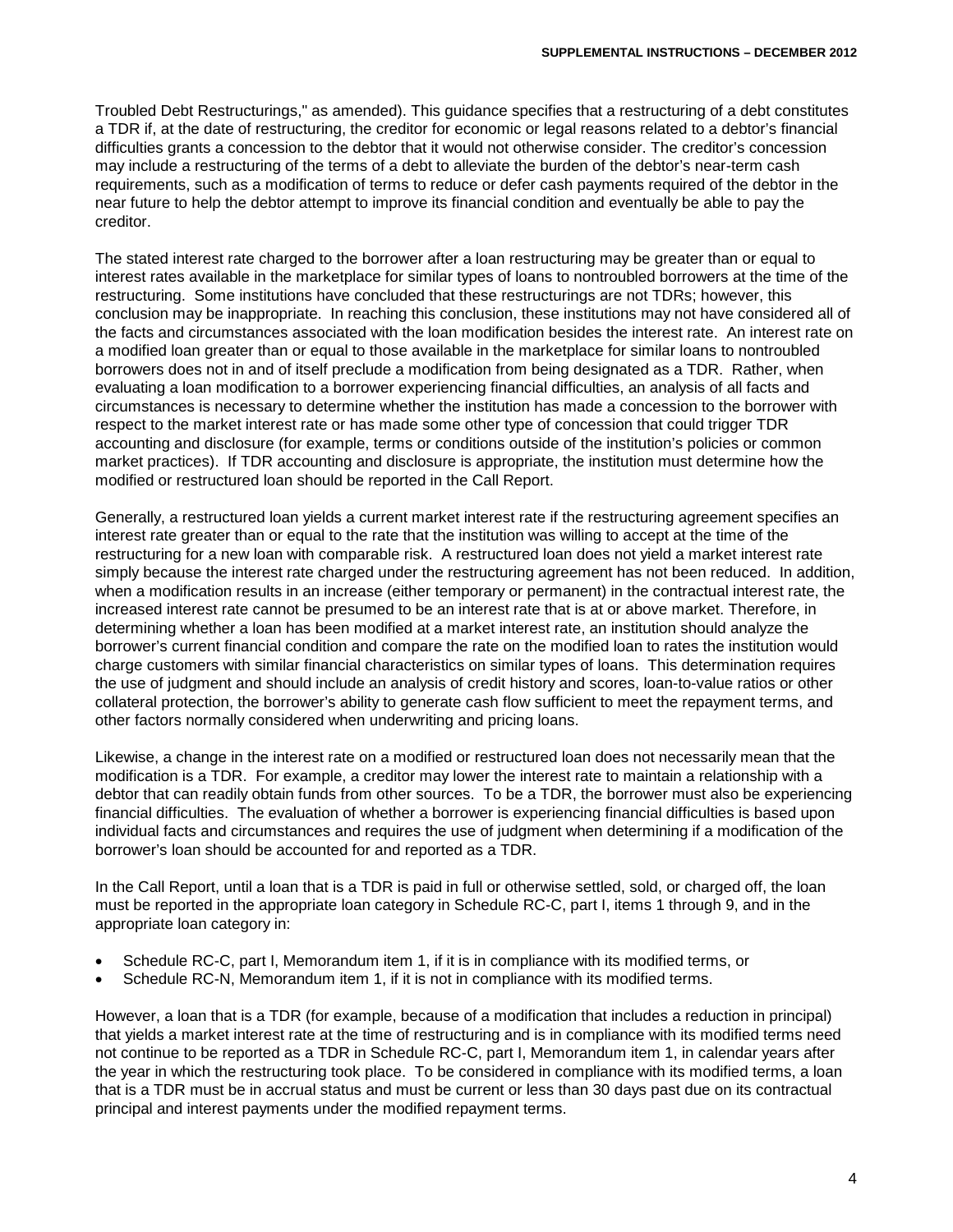A loan restructured in a TDR is an impaired loan. Thus, all TDRs must be measured for impairment in accordance with ASC Subtopic 310-10, Receivables – Overall (formerly FASB Statement No. 114, "Accounting by Creditors for Impairment of a Loan," as amended), and the Glossary entry for "Loan Impairment." Consistent with ASC Subtopic 310-10, TDRs may be aggregated and measured for impairment with other impaired loans that share common risk characteristics by using historical statistics, such as average recovery period and average amount recovered, along with a composite effective interest rate. The outcome of applying such an aggregation approach must be consistent with the impairment measurement methods prescribed in ASC Subtopic 310-10 and the "Loan Impairment" Glossary entry for loans that are individually considered impaired (i.e., the present value of expected future cash flows discounted at the loan's original effective interest rate or the loan's observable market price if the loan is not collateral dependent; the fair value of the collateral – less estimated costs to sell, if appropriate – if the loan is collateral dependent). Thus, an institution applying the aggregation approach to TDRs should not use the measurement method prescribed in ASC Subtopic 450-20, Contingencies – Loss Contingencies (formerly FASB Statement No. 5, "Accounting for Contingencies") for loans not individually considered impaired that are collectively evaluated for impairment. When a loan not previously considered individually impaired is restructured and determined to be a TDR, absent a partial charge-off, it generally is not appropriate for the impairment estimate on the loan to decline as a result of the change from the impairment measurement method prescribed in ASC Subtopic 450-20 to the methods prescribed in ASC Subtopic 310-10.

For further information, see the Glossary entry for "Troubled Debt Restructurings" and the instructions for Schedules RC-C, part I, and RC-N.

# **Troubled Debt Restructurings and Accounting Standards Update No. 2011-02**

In April 2011, the FASB issued Accounting Standards Update (ASU) No. 2011-02, "A Creditor's Determination of Whether a Restructuring Is a Troubled Debt Restructuring," to provide additional guidance to help creditors determine whether a concession has been granted to a borrower and whether a borrower is experiencing financial difficulties. The guidance is also intended to reduce diversity in practice in identifying and reporting TDRs. This ASU was effective for public companies for interim and annual periods beginning on or after June 15, 2011, and should have been applied retrospectively to the beginning of the annual period of adoption for purposes of identifying TDRs. The measurement of impairment for any newly identified TDRs resulting from retrospective application should have been applied prospectively in the first interim or annual period beginning on or after June 15, 2011. (For most public institutions, the ASU took effect July 1, 2011, but retrospective application began as of January 1, 2011.) Nonpublic companies should apply the new guidance for annual periods ending after December 15, 2012, including interim periods within those annual periods. (For most nonpublic institutions, the ASU took effect January 1, 2012.) Early adoption of the ASU was permitted for both public and nonpublic entities. Nonpublic entities that adopt early are subject to a retrospective identification requirement.

Institutions are expected to continue to follow the accounting and reporting guidance on TDRs in the preceding section of these Supplemental Instructions and in the Call Report instruction book. To the extent the guidance in the ASU differs from an institution's existing accounting policies and practices for identifying TDRs, the institution will be expected to apply the ASU for Call Report purposes in accordance with the standard's effective date and transition provisions, which are outlined above. To the extent that an institution's existing accounting policies and practices are consistent with guidance in the ASU, the institution should continue to follow its existing policies and practices.

ASU 2011-02 reiterates that the two conditions mentioned in the preceding section, "Troubled Debt Restructurings and Current Market Interest Rates," must exist in order for a loan modification to be deemed a TDR: (1) an institution must grant a concession to the borrower as part of the modification and (2) the borrower must be experiencing financial difficulties. The ASU explains that an institution may determine that a borrower is experiencing financial difficulties if it is probable that the borrower will default on any of its debts in the foreseeable future. The borrower does not have to be in default at the time of the modification. Other possible factors that should be considered in evaluating whether a borrower is experiencing financial difficulties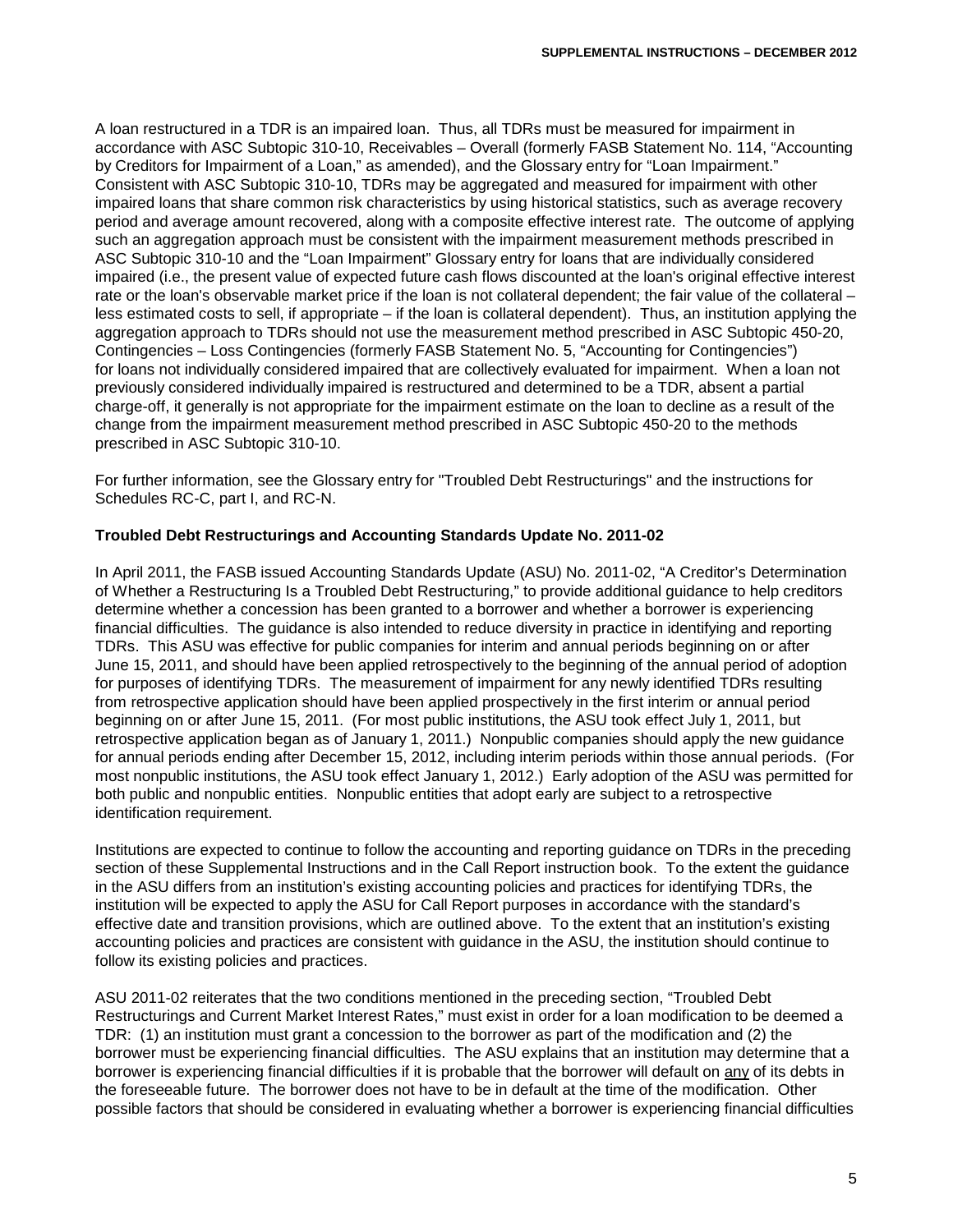is if the borrower has declared (or is in the process of declaring) bankruptcy, the creditor does not expect the borrower's cash flows to be sufficient to service its debt under the existing terms, or there is substantial doubt about an entity's ability to continue as a going concern.

Another important aspect of the ASU is that it prohibits financial institutions from using the effective interest rate test included in the TDR guidance for borrowers in ASC Subtopic 470-60, Debt – Troubled Debt Restructurings by Debtors, when determining whether the creditor has granted a concession as part of a loan modification. However, as explained in ASU 2011-02, if a borrower does not have access to funds at a market rate of interest for similar debt, the rate on the modified loan is considered to be a below-market rate and may be an indicator that the institution has granted a concession to the borrower. In this situation, a creditor must consider all aspects of the loan modification in determining whether it has granted a concession.

Furthermore, the ASU provides new guidance regarding insignificant delays in payment as part of a loan modification. If, after analysis of all facts and circumstances, a creditor determines that a delay in payment is insignificant, the creditor has not granted a concession to the borrower. This determination requires judgment and should consider many factors, including, but not limited to, the amount of the delayed payments in relation to the loan's unpaid principal or collateral value, the frequency of payments due on the loan, the original contractual maturity, and the original expected duration of the loan.

For additional information, institutions should refer to ASU 2011-02, which is available at [http://www.fasb.org/jsp/FASB/Page/SectionPage&cid=1176156316498.](http://www.fasb.org/jsp/FASB/Page/SectionPage&cid=1176156316498)

#### **Prepaid Deposit Insurance Assessments**

In November 2009, the FDIC adopted a final rule requiring insured depository institutions (except those that are exempted) to prepay an FDIC-determined estimate of their quarterly risk-based deposit insurance assessments for the fourth quarter of 2009, and for all of 2010, 2011, and 2012, on December 30, 2009. Each institution's regular risk-based deposit insurance assessment for the third quarter of 2009, which is paid in arrears, also was paid on December 30, 2009. The original full amount of each institution's prepaid assessment was included on its Quarterly Certified Statement Invoice for the third quarter 2009 Insurance Period, which was available on FDIC*connect*, the FDIC's e-business portal, as of December 15, 2009.

Each institution should record the estimated expense for its regular quarterly risk-based assessment for each calendar quarter through a charge to expense during that quarter and a corresponding credit to its prepaid assessments asset (or to an accrued expense payable if it has no prepaid assessments asset). As a result of the interaction between the prepaid assessments and the regular quarterly assessments, the remaining amount of the prepaid assessments asset, if any, that an institution should report as a prepaid expense in its December 31, 2012, Call Report normally should be:

- The remaining balance of "Prepaid Assessment Credits" shown on the Summary Statement of Assessment Credits page of the institution's Quarterly Certified Statement Invoice for the July 1 through September 30, 2012, Insurance Period, which was available on FDIC*connect* as of December 15, 2012;
- Less the estimated amount of the institution's regular quarterly assessment for the fourth quarter of 2012 (which should have been accrued as a charge to expense during the fourth quarter of 2012). The quarterly assessment for the fourth quarter of 2012 should be estimated based on the provisions of the FDIC's February 2011 final rule that redefined the deposit insurance assessment base for all insured institutions and revised the assessment system for large institutions. For further information on this final rule, see FDIC Financial Institution Letter FIL-8-2011 dated February 9, 2011, which can be accessed at [http://www.fdic.gov/news/news/financial/2011/fil11008.html.](http://www.fdic.gov/news/news/financial/2011/fil11008.html)

An institution's prepaid assessments asset, if any, should be reported in Schedule RC-F, item 6, "All other assets," and, if it is greater than \$25,000 and exceeds 25 percent of the amount reported in item 6, it also should be reported in Schedule RC-F, item 6.f, "Prepaid deposit insurance assessments." The year-to-date deposit insurance assessment expense for 2012 should be reported in Schedule RI, item 7.d, "Other noninterest expense."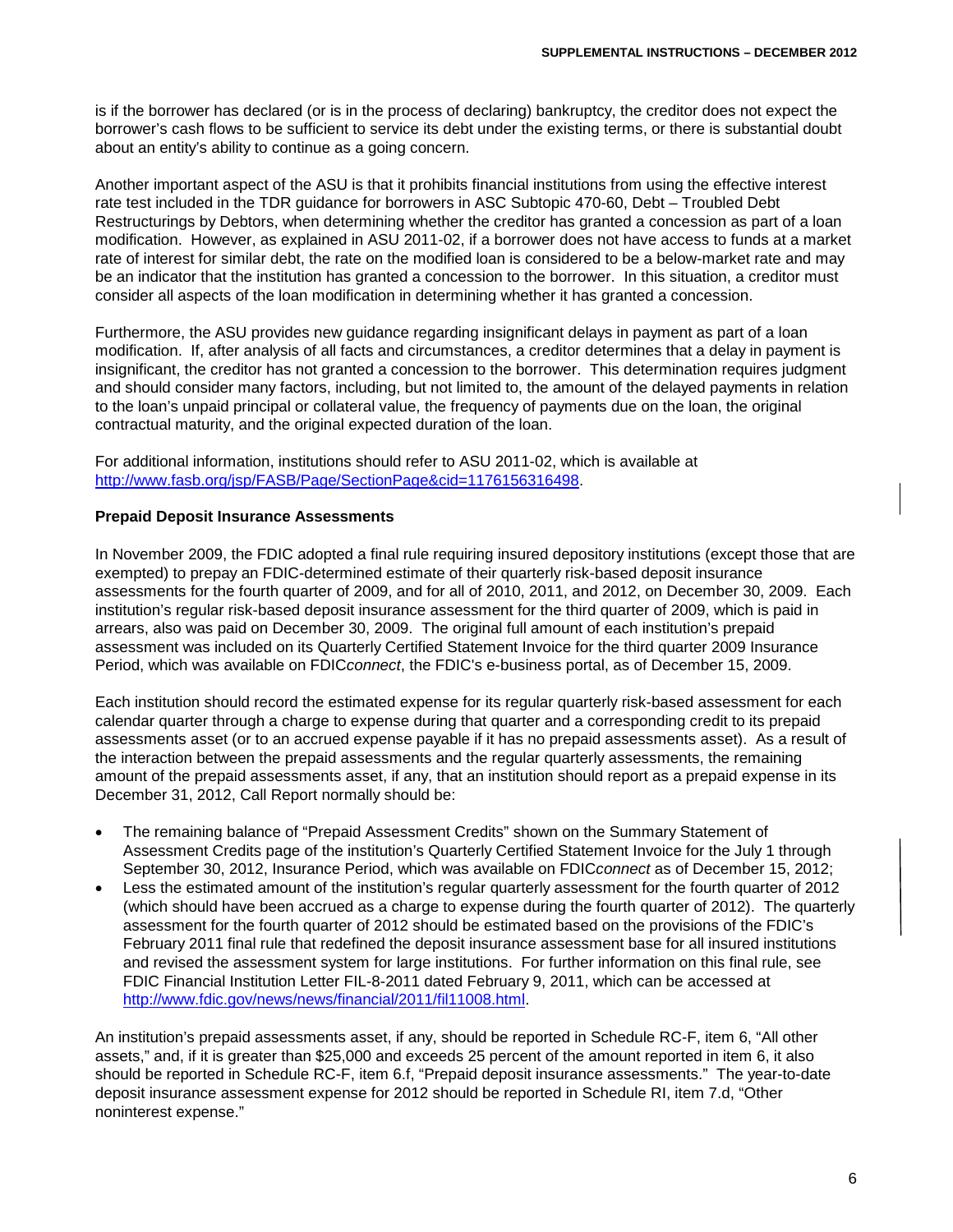When completing Schedule RC-R, Regulatory Capital, an institution may assign a zero-percent risk weight to the amount of its prepaid deposit insurance assessments asset in item 42 of this schedule.

For further information on the FDIC's prepaid assessments final rule, institutions should refer to FDIC Financial Institution Letter (FIL) 63-2009 at [http://www.fdic.gov/news/news/financial/2009/fil09063.html.](http://www.fdic.gov/news/news/financial/2009/fil09063.html) For further guidance on reporting regular quarterly deposit insurance assessments, institutions should refer to the Call Report Supplemental Instructions for September 30, 2009, at [http://www.ffiec.gov/PDF/FFIEC\\_forms/FFIEC031\\_041\\_suppinst\\_200909.pdf.](http://www.ffiec.gov/PDF/FFIEC_forms/FFIEC031_041_suppinst_200909.pdf)

## **Other-Than-Temporary Impairment**

When the fair value of an investment in an individual available-for-sale or held-to-maturity security is less than its cost basis, the impairment is either temporary or other-than-temporary. To determine whether the impairment is other-than-temporary, an institution must apply the applicable accounting guidance as discussed in the Glossary entry for "Securities Activities."

For regulatory capital purposes, any other-than-temporary impairment losses on both held-to-maturity and available-for-sale debt securities related to factors other than credit that are reported, net of applicable taxes, in Schedule RC, item 26.b, "Accumulated other comprehensive income," should be included in Schedule RC-R, item 2, together with the net unrealized gains (losses) on available-for-sale securities that are reported in item 2. Furthermore, when determining the regulatory capital limit for deferred tax assets, an institution may, but is not required to, adjust the reported amount of its deferred tax assets for any deferred tax assets arising from other-than-temporary impairment losses reported, net of applicable taxes, in Schedule RC, item 26.b in accumulated other comprehensive income. An institution must follow a consistent approach over time with respect to this adjustment to the reported amount of deferred tax assets.

In addition, when risk-weighting a held-to-maturity debt security for which an other-than-temporary impairment loss related to factors other than credit was previously recognized in other comprehensive income, include the carrying value of the debt security in column A of Schedule RC-R, item 35. Then, include the pre-tax amount of this impairment loss that has not yet been accreted from accumulated other comprehensive income to the carrying value of the security as a negative number in column B of Schedule RC-R, item 35, and include the amortized cost of the security in the appropriate risk-weight category column of item 35 (provided the security is not a purchased subordinated security that is not eligible for the ratings-based approach). For a security on which an other-than-temporary impairment loss has been recognized, amortized cost is the security's previous amortized cost as of the date of the most recently recognized other-than-temporary impairment loss less the amount of impairment loss recognized in earnings adjusted for subsequent accretion of interest income and payments received on the security.

#### **Reporting Defined Benefit Postretirement Plans**

ASC Subtopic 715-20, Compensation-Retirement Benefits – Defined Benefit Plans-General (formerly FASB Statement No. 158, "Employers' Accounting for Defined Benefit Pension and Other Postretirement Plans" (FAS 158)) requires an institution that sponsors a single-employer defined benefit postretirement plan, such as a pension plan or health care plan, to recognize the funded status of each such plan on its balance sheet. An overfunded plan is recognized as an asset while an underfunded plan is recognized as a liability. As of the end of the fiscal year when an institution initially applied former FAS 158, the previously recognized postretirement plan amounts must be adjusted to recognize gains or losses, prior service costs or credits, and transition assets or obligations that have not yet been included in the net periodic benefit cost of its plans. These adjustment amounts are recognized directly in equity capital as components of the ending balance of accumulated other comprehensive income (AOCI), net of tax. Thereafter, an institution must recognize certain gains and losses and prior service costs or credits that arise during each reporting period, net of tax, as a component of other comprehensive income (OCI) and, hence, AOCI. Postretirement plan amounts carried in AOCI are adjusted as they are subsequently recognized in earnings as components of the plans' net periodic benefit cost. For further information on accounting for defined benefit postretirement plans, institutions should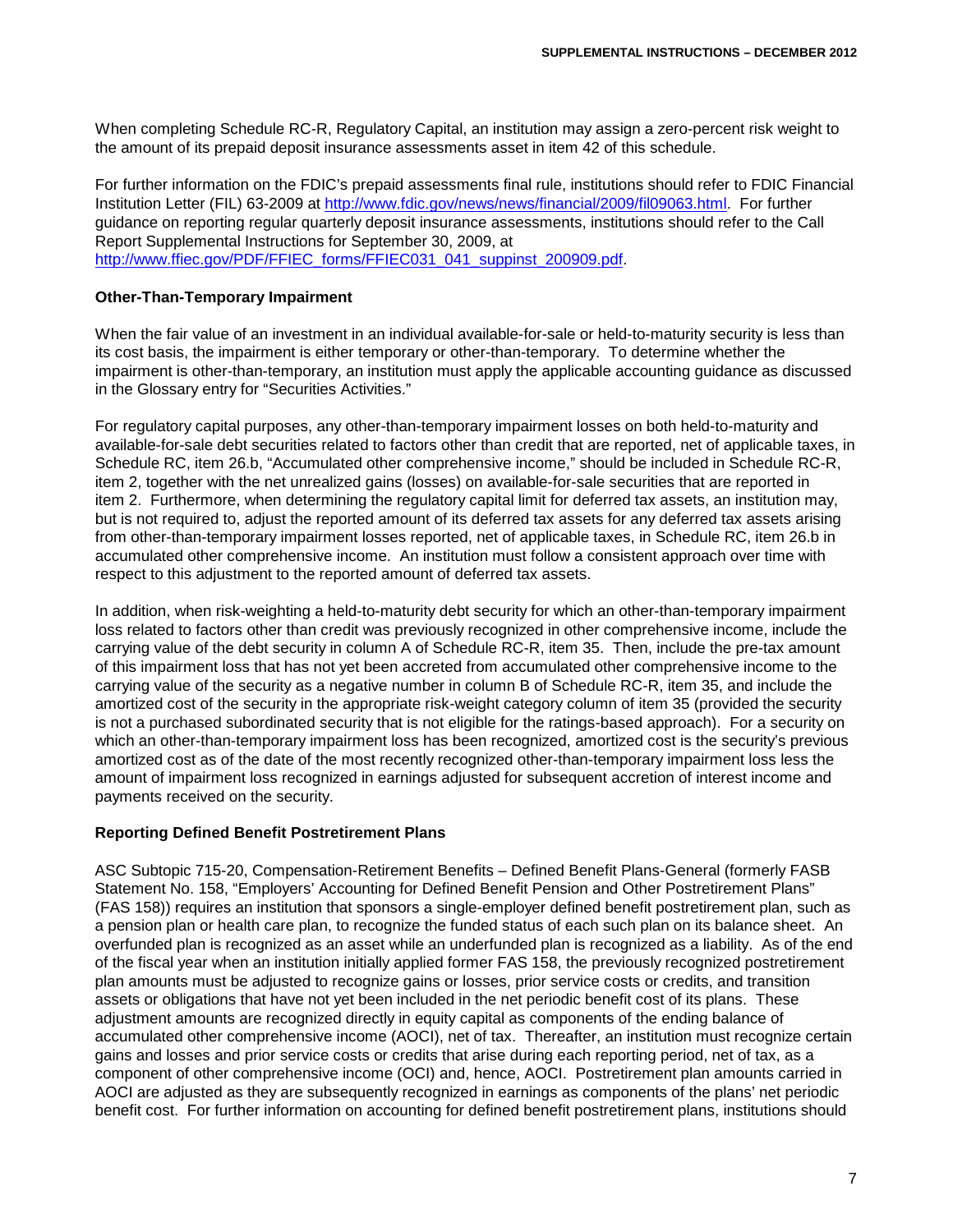refer to ASC Topic 715, Compensation-Retirement Benefits (formerly FAS 158; FASB Statement No. 87, "Employers' Accounting for Pensions"; and FASB Statement No. 106, "Employers' Accounting for Postretirement Benefits Other Than Pensions").

As announced by the banking agencies on December 14, 2006, institutions should reverse the effects on AOCI of ASC Subtopic 715-20 for regulatory capital purposes, including for purposes of reporting and measuring the numerators and denominators for the leverage and risk-based capital ratios. The intent of the reversal is to neutralize for regulatory capital purposes the effect on AOCI of the application of ASC Subtopic 715-20. The Call Report instruction book update for June 2012 included revised instructions for Schedule RC-R, Regulatory Capital, items 4, 26, and 42, that provide guidance on how to report adjustments to Tier 1 capital and riskweighted and total assets to reverse the effects of applying ASC Subtopic 715-20 for regulatory capital purposes.

#### **Amending Previously Submitted Report Data**

Should your institution find that it needs to revise previously submitted Call Report data, please make the appropriate changes to the data, ensure that the revised data passes the FFIEC-published validation criteria, and submit the revised data file to the CDR using one of the two methods described in the banking agencies' Financial Institution Letter for the December 31, 2012, report date. For technical assistance with the submission of amendments to the CDR, please contact the CDR Help Desk by telephone at (888) CDR-3111, by fax at (703) 774-3946, or by e-mail at CDR. Help@ffiec.gov.

#### **Other Reporting Matters**

For the following topics, institutions should continue to follow the guidance in the specified Call Report Supplemental Instructions:

- Reporting purchased subordinated securities in Schedule RC-S Supplemental Instructions for September 30, 2011 [\(http://www.ffiec.gov/PDF/FFIEC\\_forms/FFIEC031\\_FFIEC041\\_suppinst\\_201109.pdf\)](http://www.ffiec.gov/PDF/FFIEC_forms/FFIEC031_FFIEC041_suppinst_201109.pdf)
- Consolidated variable interest entities Supplemental Instructions for September 30, 2011 [\(http://www.ffiec.gov/PDF/FFIEC\\_forms/FFIEC031\\_FFIEC041\\_suppinst\\_201109.pdf\)](http://www.ffiec.gov/PDF/FFIEC_forms/FFIEC031_FFIEC041_suppinst_201109.pdf)
- Treasury Department's Capital Purchase Program Supplemental Instructions for September 30, 2011 [\(http://www.ffiec.gov/PDF/FFIEC\\_forms/FFIEC031\\_FFIEC041\\_suppinst\\_201109.pdf\)](http://www.ffiec.gov/PDF/FFIEC_forms/FFIEC031_FFIEC041_suppinst_201109.pdf)
- Accounting Standards Codification Supplemental Instructions for September 30, 2011 [\(http://www.ffiec.gov/PDF/FFIEC\\_forms/FFIEC031\\_FFIEC041\\_suppinst\\_201109.pdf\)](http://www.ffiec.gov/PDF/FFIEC_forms/FFIEC031_FFIEC041_suppinst_201109.pdf)
- Accounting for share-based payments under FASB Statement No. 123 (Revised 2004), *Share-Based Payment* – Supplemental Instructions for December 31, 2006 [\(http://www.ffiec.gov/PDF/FFIEC\\_forms/FFIEC031\\_041\\_suppinst\\_200612.pdf\)](http://www.ffiec.gov/PDF/FFIEC_forms/FFIEC031_041_suppinst_200612.pdf)
- Tobacco Transition Payment (Buyout) Program **–** Supplemental Instructions for March 31, 2006 [\(http://www.ffiec.gov/PDF/FFIEC\\_forms/FFIEC031\\_041\\_suppinst\\_200603.pdf\)](http://www.ffiec.gov/PDF/FFIEC_forms/FFIEC031_041_suppinst_200603.pdf)
- Commitments to originate and sell mortgage loans **–** Supplemental Instructions for March 31, 2006 [\(http://www.ffiec.gov/PDF/FFIEC\\_forms/FFIEC031\\_041\\_suppinst\\_200603.pdf\)](http://www.ffiec.gov/PDF/FFIEC_forms/FFIEC031_041_suppinst_200603.pdf) and June 30, 2005 [\(http://www.ffiec.gov/PDF/FFIEC\\_forms/FFIEC031\\_041\\_suppinst\\_200506.pdf\)](http://www.ffiec.gov/PDF/FFIEC_forms/FFIEC031_041_suppinst_200506.pdf)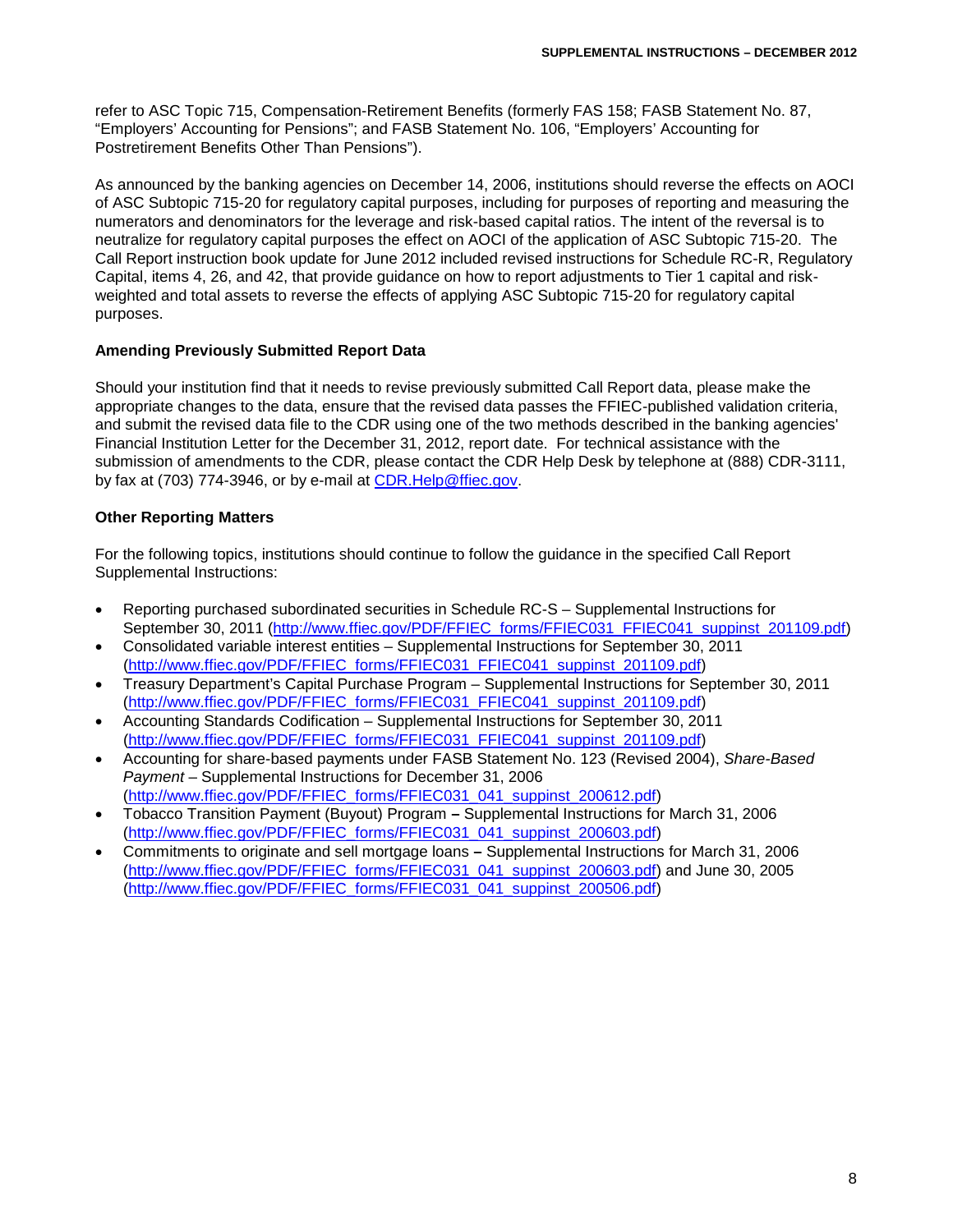## **Call Report Software Vendors**

For information on available Call Report preparation software products, institutions should contact:

Axiom Software Laboratories, Inc. 67 Wall Street, 17th Floor New York, New York 10005 Telephone: (212) 248-4188 [http://www.axiomsl.com](http://www.axiomsl.com/)

FinArch US, Inc. Burlington Center, 4th Floor 35 Corporate Drive Burlington, Massachusetts 01803 Telephone: (781) 685-4600 [http://www.finarch.com](http://www.finarch.com/)

FRSGlobal 130 Turner Street Building 3, 4th Floor Waltham, Massachusetts 02453 Telephone: (781) 370-1518 [http://www.frsglobal.com/regions/us](http://www.frsglobal.com/regions/usa.html) [a.html](http://www.frsglobal.com/regions/usa.html)

DBI Financial Systems, Inc. P.O. Box 14027 Bradenton, Florida 34280 Telephone: (800) 774-3279 [http://www.e-dbi.com](http://www.e-dbi.com/)

FIS Compliance Solutions 16855 West Bernardo Drive, Suite 270 San Diego, California 92127 Telephone: (800) 825-3772 [http://www.callreporter.com](http://www.callreporter.com/)

Jack Henry & Associates, Inc. Regulatory Filing Group 7600B North Capital of Texas Highway, Suite 320 Austin, Texas 78731 Telephone: (800) 688-9191 [http://filing.jackhenry.com](http://filing.jackhenry.com/)

Fed Reporter, Inc. 28118 Agoura Road, Suite 202 Agoura Hills, California 91301 Telephone: (888) 972-3772 [http://www.fedreporter.net](http://www.fedreporter.net/)

FiServ, Inc. 1345 Old Cheney Road Lincoln, Nebraska 68512 Telephone: (402) 423-2682 [http://www.premier.fiserv.com](http://www.premier.fiserv.com/)

Lombard Risk One Gateway Center, 26th Floor Newark, New Jersey 07102 Telephone: (973) 648-0900 [http://www.lombardrisk.com](http://www.lombardrisk.com/)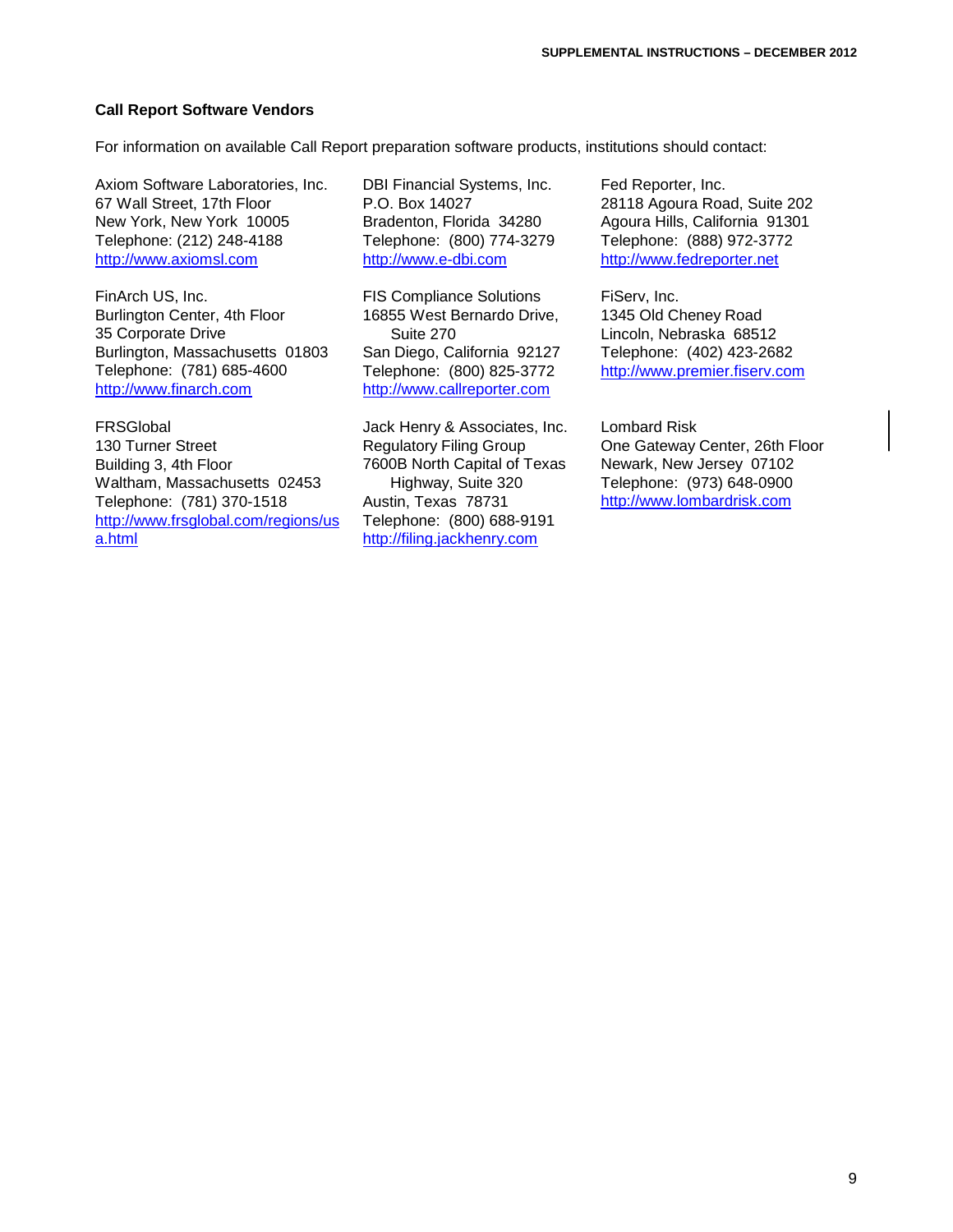# **GUIDANCE FOR SAVINGS ASSOCIATIONS ON THE MIGRATION FROM THE THRIFT FINANCIAL REPORT TO THE CALL REPORT**

Effective March 31, 2012, all savings associations began to file the Call Report instead of the Thrift Financial Report (TFR), which has been eliminated. There are two versions of the Call Report forms, one for institutions with foreign offices (the FFIEC 031 report) and another for institutions with domestic offices only (the FFIEC 041 report). Most institutions file the FFIEC 041 version of the Call Report.

In contrast to the TFR, the amount of information that institutions are required to report in the Call Report varies, with the least amount of detail required from institutions with less than \$100 million in total assets. These differences in detail arise because certain Call Report schedules and items are subject to reporting thresholds, typically but not exclusively based on total assets, that determine which institutions must complete these schedules and items. In most but not all cases, these thresholds are based on amounts an institution reported as of June 30 of the previous calendar year. For purposes of reporting in its Call Reports for 2012, a savings association generally should use the amounts it reported in its TFRs for 2011 to determine the applicability of Call Report schedules and items subject to reporting thresholds. For example, for reporting thresholds based on an institution's total assets as of June 30, 2011, a savings association should look to the amount it reported in TFR Schedule SC, line item SC60, "Total Assets," as of that report date.

Savings associations are encouraged to review the Call Report instruction book when preparing their Call Reports. The instruction book includes General Instructions that describe overall reporting requirements, detailed line item instructions for each Call Report schedule, and a Glossary that presents definitions and discussions of accounting issues and other topics of broad applicability to the preparation of the Call Report. Electronic copies of the Call Report instruction book, as well as the Call Report forms, the Supplemental Instructions, and previous instruction book updates are available on the FFIEC's Web site [\(http://www.ffiec.gov/ffiec\\_report\\_forms.htm\)](http://www.ffiec.gov/ffiec_report_forms.htm) and on the FDIC's Web site [\(http://www.fdic.gov/callreports\)](http://www.fdic.gov/callreports).

## **Specific Valuation Allowances (SVAs)**

Under Section 260 of the Office of Thrift Supervision (OTS) Examination Handbook, savings associations were allowed to create an SVA in lieu of taking a charge-off to record a confirmed loss associated with a loan when the institution determines that it is likely that the amount of the loss classification will change due to possible changes in future market conditions. In contrast, the Call Report instructions and the banking agencies' policies regarding loss classifications require a charge-off for all confirmed losses and do not allow the creation or use of an SVA. Thus, the creation of SVAs is not permitted after December 31, 2011, and the use of SVAs was to be discontinued when savings associations adopted and started to file the Call Report beginning as of March 31, 2012. Accordingly, each SVA reported in a savings association's TFR for December 31, 2011, was required to be eliminated in the first quarter of 2012 before the association filed its March 2012 Call Report by directly reducing the recorded investment in the related loan by the amount of the SVA for that loan. The accounting entries to eliminate these SVAs should have been accomplished by debiting the SVA account and crediting the recorded investment in the related loans effective as of January 1, 2012. The accounting entries for the elimination of these SVAs should not be reported in a savings association's Call Reports for 2012 nor should they trigger the filing of an amended TFR for December 31, 2011. In other words, SVAs were permitted to be reported in the December 31, 2011, TFR, but are not permitted in the March 31, 2012, or subsequent Call Reports.

SVAs were presumed to represent confirmed losses that must be charged off unless an institution was able to demonstrate that certain SVAs instead represented loan loss allowances for individually impaired loans measured in accordance with ASC Subtopic 310-10 (formerly FASB Statement No. 114, "Accounting by Creditors for Impairment of a Loan"). In that situation, such loss allowances should have been transferred to the allowance for loan and lease losses as of January 1, 2012. Any amounts so transferred should be reported in Schedule RI-B, part II, item 6, "Adjustments," and itemized and described in Schedule RI-E, item 6, in each quarterly Call Report for 2012. For further guidance provided to savings associations related to SVAs at an OCC [telephone seminar on October 13, 2011,](http://www.occ.gov/about/who-we-are/occ-for-you/bankers/bankers-education/krm-handout-package.pdf) see slides 15 through 26.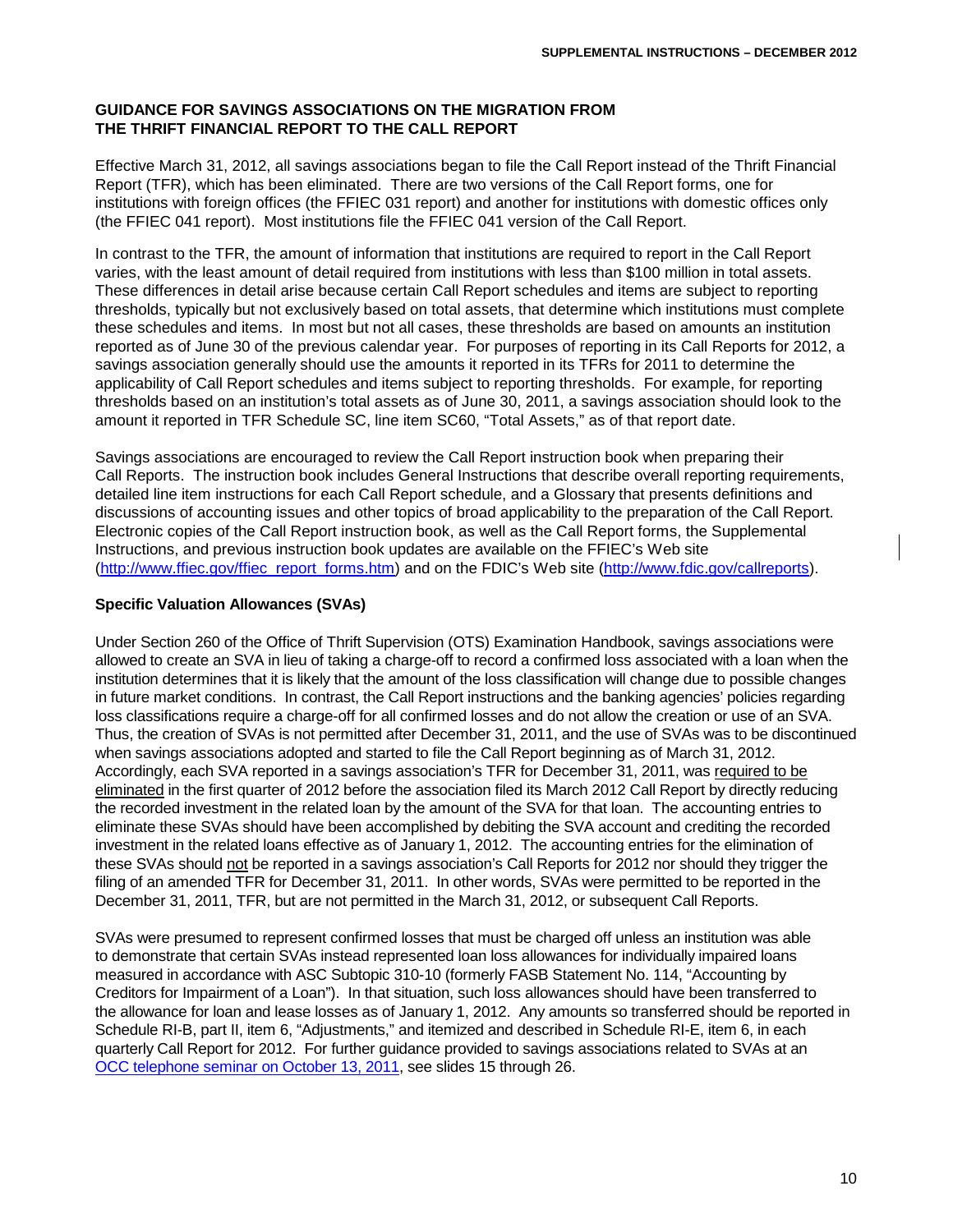## **Regulatory Capital Reporting in Call Report Schedule RC-R**

The OTS capital regulations, 12 CFR Part 567, have been transferred to and republished as regulations of the OCC and FDIC: [12 CFR Part](http://ecfr.gpoaccess.gov/cgi/t/text/text-idx?c=ecfr;sid=e515b2bdc0a32f541e88717464e73d65;rgn=div5;view=text;node=12%3A1.0.1.1.79;idno=12;cc=ecfr#12:1.0.1.1.79.1.44.1) 167 for federal savings associations, and 12 [CFR 390, Subpart Z,](http://www.fdic.gov/regulations/laws/rules/2000-9500.html) for state savings associations. The OCC and the FDIC made no changes to the substantive content of the transferred OTS capital regulations that were in effect before the transfer date of July 21, 2011, and the republished regulations will continue in effect until modified, terminated, set aside, or superseded in accordance with applicable law.

Accordingly, when calculating the total assets denominator for the Tier 1 leverage ratio, savings associations should continue (as had been done on the TFR) to use quarter-end total assets as reported on the balance sheet (Call Report Schedule RC, item 12) as the starting point for the calculation until further notice. In contrast, commercial and state savings banks should continue to use average total assets for the quarter rather than quarter-end total assets in calculating the denominator of their Tier 1 leverage ratio. The "Total assets for leverage ratio" section of Call Report Schedule RC-R was modified, effective March 31, 2012, to accommodate differences in the leverage capital standards for banks and savings associations. In recognition of these differences, the March 2012 instruction book update included revised instructions for items 22, 26, and 27 of Schedule RC-R, Regulatory Capital.

For risk-based capital reporting purposes in Call Report Schedule RC-R, savings associations should, until further notice, continue using the risk weights previously set forth in the OTS capital regulations that have been transferred to and republished as OCC and FDIC regulations: 12 CFR § 167.6, Risk-based capital credit riskweight categories, for federal savings associations, and 12 CFR § 390.466. Risk-based capital credit riskweight categories, for state savings associations. Thus, to the extent the risk weights in these regulations differ from those described in the instructions for Schedule RC-R, savings associations should use the risk weights assigned in 12 CFR § 167.6 or 12 CFR § 390.466, as appropriate.

Savings associations that have (a) recourse arrangements and direct credit substitutes subject to the low level exposure rule or (b) residual interests subject to a dollar-for-dollar capital requirement should report such recourse arrangements and direct credit substitutes (other than financial standby letters of credit) and such residual interests in Schedule RC-R, item 50, using either the "direct reduction method" or the "gross-up method" described in the instructions for item 50. Financial standby letters of credit that are recourse arrangements or direct credit substitutes subject to the low level exposure rule should be reported in Schedule RC-R, item 44, using either the "direct reduction method" or the "gross-up method." When using the "direct reduction method," an institution includes an institution-specific amount in its risk-weighted assets for its "maximum contractual dollar amount of exposure" that is calculated using the actual amount of the institution's total risk-based capital. This institution-specific calculation produces the effect of directly reducing Tier 1 and total risk-based capital by the "maximum contractual dollar amount of exposure" without lowering the institution's Tier 1 leverage capital ratio. Accordingly, these recourse arrangements, direct credit substitutes, and residual interests should not be reported as a deduction from total risk-based capital in item 20 of Schedule RC-R nor as a deduction from Tier 2 capital in item 16 of Schedule RC-R.

## **Initial Recognition of Other Real Estate Owned (OREO)**

In accordance with the Call Report Glossary entry for "Foreclosed Assets," all banks and savings associations must initially recognize OREO at its fair value less cost to sell, which becomes the "cost" of the OREO. For further guidance on the accounting and reporting for OREO for Call Report purposes, refer to this Glossary entry and the instructions for Schedule RC-M, item 3.

#### **Other Reporting Issues Associated with the Migration to the Call Report**

Call Report Schedule RI-A, item 1, and Schedule RI-B, part II, item 1, ask institutions to report total bank equity capital and the total allowance for loan and lease losses, respectively, as most recently reported for the previous calendar year-end Call Report (i.e., after any adjustments from amended reports). A savings association should report the amount of its most recently reported "Total Savings Association Equity Capital"